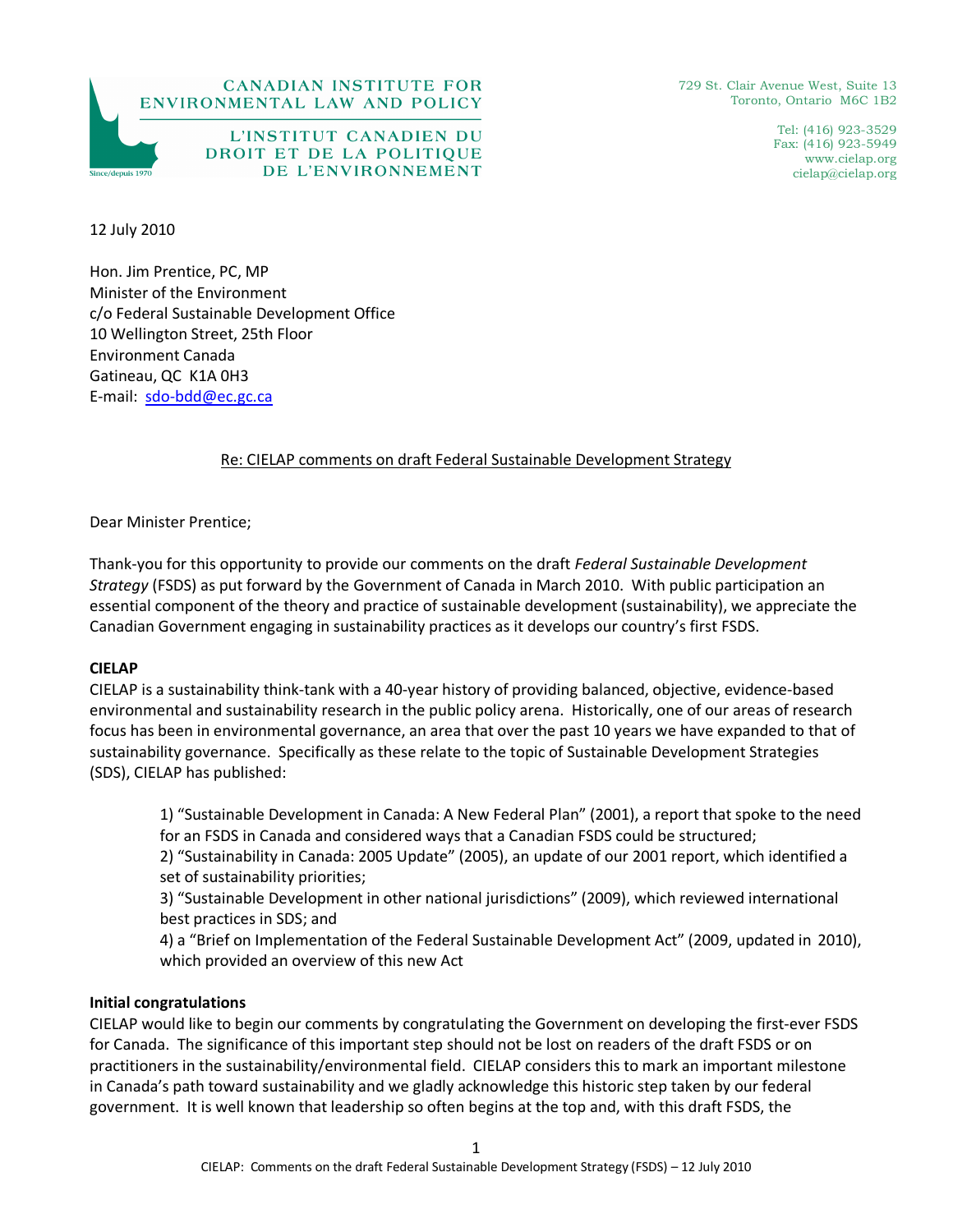Government of Canada is demonstrating to all sectors of Canadian society the essential importance of integrated planning and action for sustainable development.

### **CIELAP's internal process to review the draft FSDS**

Prior to the Government of Canada's release of its draft FSDS, CIELAP had already been engaged in a research project to review the SDS of various departments and agencies of the federal Government. This earlier work of ours complimented our following comments on the draft FSDS.

To prepare for these comments that CIELAP is submitting on the Government's draft FSDS, we advise that our assembled a team of scholarly and legal researchers who contextually reviewed international and Canadian government/parliamentary guidance documents related to SDS. These documents primarily included: *Agenda*  21<sup>1</sup>; the Organisation for Economic Co-operation and Development (OECD) and United Nations Development Programme (UNDP) "Sustainable Development Strategies: A Resource Book" (2002)<sup>2</sup>; the OECED's Statistics Brief on "Measuring Sustainable Development" (2005)<sup>3</sup>; the International Council for Local Environmental Initiatives (ICLEI) "THE LOCAL AGENDA 21 PLANNING GUIDE: An Introduction to Sustainable Development Planning" (1996)<sup>4</sup>; the federal government's "A Guide to Green Government" (1995)<sup>5</sup>; and "Sustainable Development Strategy Management Review" (2008)<sup>6</sup>; the Commissioner for Environment and Sustainable Development (CESD) "Report to Parliament" (1998)<sup>7</sup> and "Managing Sustainable Development: A Discussion Paper" (2007)<sup>8</sup>; SDS of various federal departments<sup>9</sup>; and the "Federal Sustainable Development Act" (2008)<sup>10</sup> of the Parliament of Canada. We also successfully conducted or attempted telephone interviews with those individuals in five selected federal departments who had responsibility for leading the development of the SDS in their department. We then reviewed the draft  $FSDS<sup>11</sup>$ , before finally reviewing the "CESD Comments on the Draft Federal Sustainable Development Strategy".

 $\overline{a}$ 1 UN Department of Economic and Social Affairs - Division for Sustainable Development (2004). *Agenda 21* [online]. *Available from:*  http://www.un.org/esa/sustdev/documents/agenda21/english/agenda21toc.htm[Accessed: 03 March 2010].

<sup>2</sup> OECD - Organisation for Economic Co-operation and Development, and United Nations Development Programme (UNDP). 2002. *Sustainable Development Strategies: A Resource Book*. Paris and New York: Earthscan Publications Ltd.

<sup>3</sup> OECD (2005). *Measuring Sustainable Development* [online]. Available from: http://www.oecd.org/dataoecd/60/41/35407580.pdf [Accessed: 01 July 2010].

<sup>4</sup> International Council for Local Environmental Initiatives (ICLEI) (1996). *THE LOCAL AGENDA 21 PLANNING GUIDE: An Introduction to Sustainable Development Planning* [online]. Available from: http://www.idrc.ca/en/ev-9322-201-1-DO\_TOPIC.html [Accessed: 21 June 2010]. Ottawa, IDRC.

<sup>5</sup> Government of Canada – Minister of Supply and Services (1995, updated 2006). *A Guide to Green Government* [online]. Available from: (the link has now been disconnected by the Government of Canada). [Accessed: 17 February 2010].

<sup>6</sup> Environment Canada – Strategic Policy Branch (2008). *Sustainable Development Strategies Management Review* [online]. Available from (link now been disconnected by Government of Canada). [Accessed: 17 February 2010].

<sup>7</sup> Office of the Auditor General of Canada – Commissioner of the Environment and Sustainable Development (1998). *1998 May Report of the Commissioner of the Environment and Sustainable Development* [online]. Available from: http://www.oagbvg.gc.ca/internet/English/parl\_cesd\_199805\_e\_1144.html [Accessed: 30 March 2010].

<sup>8</sup> Office of the Auditor General of Canada – Commissioner of the Environment and Sustainable Development (2010). Managing Sustainable Development: A Discussion Paper by the Commissioner of the Environment and Sustainable Development [online]. Available from: http://www.oag-bvg.gc.ca/internet/English/sds fs e 33574.html [Accessed: 30 March 2010].

<sup>9</sup> Office of the Auditor General of Canada – Commissioner of the Environment and Sustainable Development (2009). *Federal Departments and Agencies: Departments and agencies required to prepare a sustainable development strategy and respond to environmental petitions* [online]. As available from: http://www.oag-bvg.gc.ca/internet/English/pet\_fs\_e\_17706.html [Accessed: 17 February 2010].

<sup>10</sup> Department of Justice – Government of Canada (2008). *Federal Sustainable Development Act* [online]. Available from: http://laws.justice.gc.ca/en/showtdm/cs/F-8.6 [Re-accessed: 17 February 2010].

<sup>11</sup> Environment Canada - Sustainable Development Office (2010). *PLANNING FOR A SUSTAINABLE FUTURE: A FEDERAL SUSTAINABLE DEVELOPMENT STRATEGY FOR CANADA – CONSULTATION PAPER* [online]. Available from:http://www.ec.gc.ca/dd-sd/9E362EF7-74F6- 4189-8AAF-B966EB2F9157/Planning for a Sustainable Future a Federal Sustainable Development Strategy for Canada.pdf [Accessed 30 March 2010].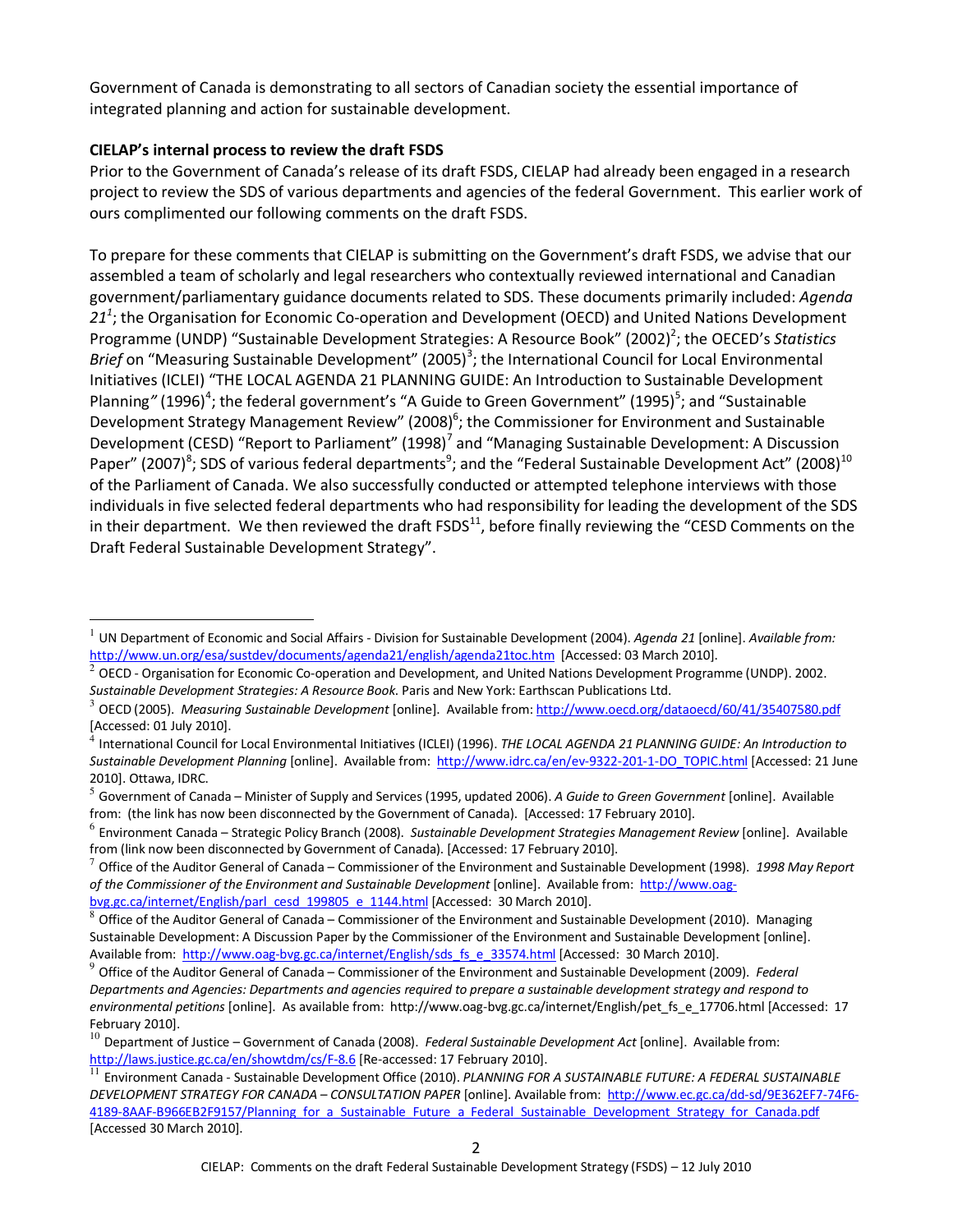### **Canada's international commitment to adopt an SDS under** *Agenda 21*

Canada adopted *Agenda 21* - often referred to as "an action plan for sustainable development" - at the 1992 United Nation's *Earth Summit* held in Rio de Janeiro, Brasil. Under *Agenda 21*, Canada has an international commitment to adopt an SDS that equally intertwines each of the social, economic and environmental pillars of sustainability. It has this commitment under the following sections of *Agenda 21*:

#### **Preamble**

*[Agenda 21's] successful implementation is first and foremost the responsibility of governments. National strategies, plans, policies and processes are crucial in achieving this. International cooperation should support and supplement such national efforts.* 

### **Chapter 8**

 $\overline{a}$ 

*Governments, in cooperation, where appropriate, with international organizations, should adopt a national strategy for sustainable development based on, inter alia, the implementation of decisions taken at the Conference, particularly in respect of Agenda 21. This strategy should build upon and harmonize the various sectoral economic, social and environmental policies and plans that are operating in the country. The experience gained through existing planning exercises such as national reports for the Conference, national conservation strategies and environment action plans should be fully used and incorporated into a country-driven sustainable*  development strategy. Its goals should be to ensure socially responsible economic development while protecting *the resource base and the environment for the benefit of future generations. It should be developed through the widest possible participation. It should be a thorough assessment of the current situation and initiatives.<sup>12</sup>*

### **CIELAP supports the "CESD Comments on the Draft Federal Sustainable Development Strategy"**

We offer our support for all of the well-considered "CESD Comments on the Draft Federal Sustainable Development Strategy".<sup>13</sup> We draw out for special attention and support the following of the CESD's observations, these being:

- "… only 10 of the 28 departments and agencies subject to the *Federal Sustainable Development Act* are referred to in the draft federal strategy in relation to implementation….While each of the 10 departments and agencies mentioned in the draft strategy is responsible for aspects of implementation, none is identified as having overall responsibility for meeting each target, as required by the Act*.*"
- $\triangleright$  "Further, since the draft strategy lists implementation strategies for these 10 departments and agencies, it is not clear what they are expected to include in their own sustainable development strategies, which are required by next year. It is also unclear what is expected of the 18 departments and agencies that are not specifically mentioned in the draft strategy. …."
- $\triangleright$  "The need to integrate economic, environmental, and social objectives in decision making is noted in section 5 of the Act [Federal Sustainable Development Act] as a basic principle of sustainable development. Section 9(1) says that the strategy is to be based on the precautionary principle. The draft strategy does not address either integration or the precautionary principle. We are therefore concerned that the draft strategy represents a departure from the basic principles of sustainable development referenced in the Act and may impede the integration of economic, environmental, and social objectives in decision making."

 $12$  OECD - Organisation for Economic Co-operation and Development, and United Nations Development Programme (UNDP). 2002. *Sustainable Development Strategies: A Resource Book*. Paris and New York: Earthscan Publications Ltd.

<sup>12</sup> OECD (2005). *Measuring Sustainable Development* [online]. Available from: http://www.oecd.org/dataoecd/60/41/35407580.pdf [Accessed: 01 July 2010] (page 13, Box 2.3).

 $^{13}$  Office of the Auditor General of Canada, Commissioner of the Environment and Sustainable Development (2010). CESD Comments on the Draft Federal Sustainable Development Strategy [online]. Available from: http://www.oagbvg.gc.ca/internet/English/cesd\_fs\_e\_33888.html [Accessed: 21 June 2010].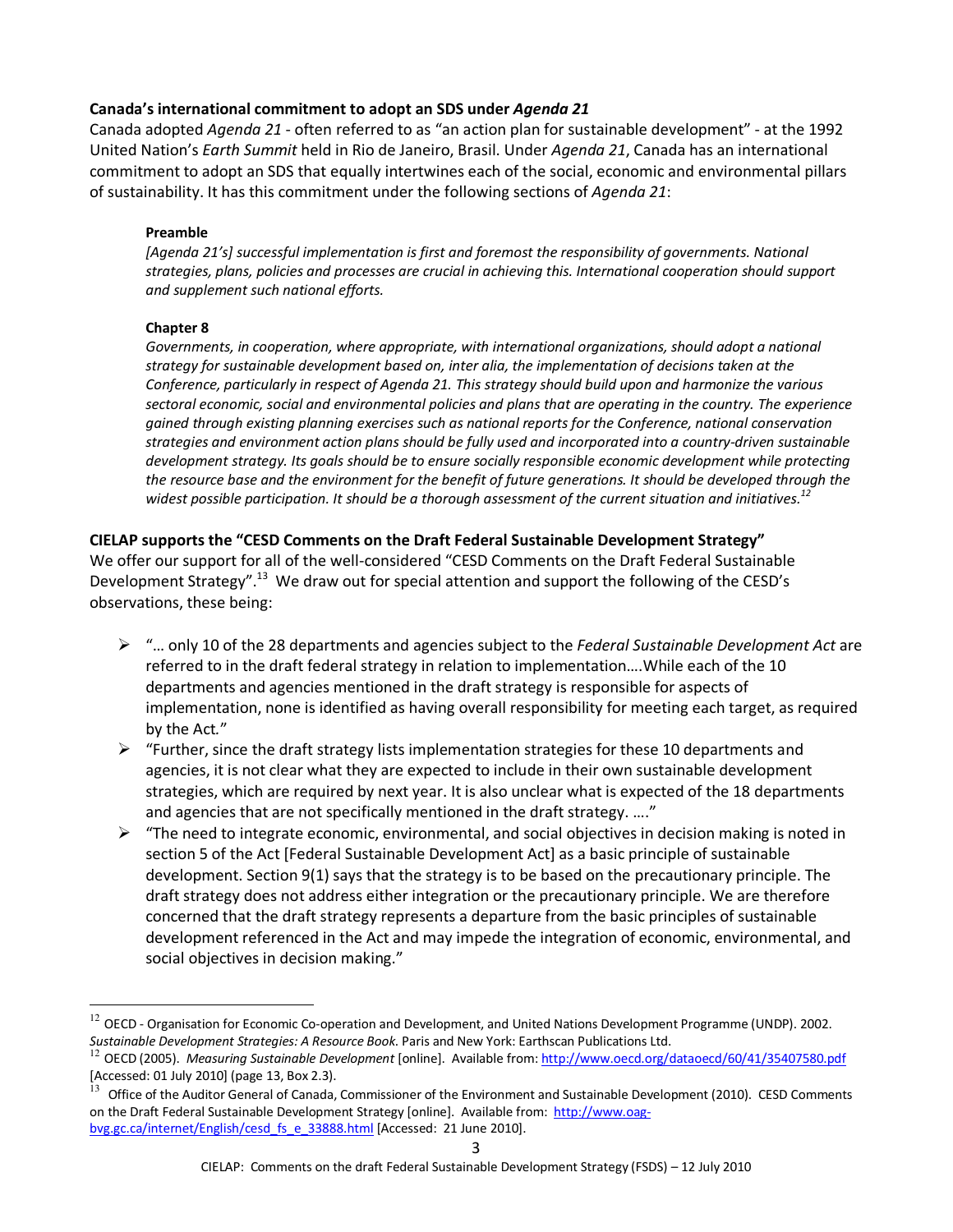- $\triangleright$  "... on whether the targets and implementation strategies in the draft strategy can be assessed. .... Many of the targets and implementation strategies lack results, expectations, baselines, benchmarks, or performance indicators…. while an activity report may be possible, progress toward the goals and targets cannot be objectively assessed based on the information provided in the draft strategy."
- "**47.** While the draft strategy states that a sustainable economy would require that environmental considerations inform every decision made, there is no description of how integrated decision making would be put into practice and only passing references to the precautionary principle. We are therefore concerned that the draft strategy as currently structured represents a departure from the basic principles of sustainable development referenced in the Act and may impede the integration of economic, environmental, and social objectives in decision making."
- "**48.** In its groundbreaking 1987 report *Our Common Future*, the World Commission on Environment and Development noted that "approaches to environment policy can be broadly characterized in two ways. One, characterized as the 'standard agenda' reflects an approach to environmental policy, laws and institutions that focus on environmental effects. The second reflects an approach concentrating on the policies that are the sources of those effects. These two approaches represent distinctively different ways of looking both at the issues and at the institutions that manage them."

With regards to the first and second bullet points of above as copied from the CESD's comments, these are also of noted concern to CIELAP for at least the following reason:

 $\triangleright$  The lack of clarity that underlies these two points has come through in our noted telephone interviews with individuals in selected federal departments. Those interviews suggest to us a possible "hurry up and wait" attitude in departmental sustainability planning. That is, departments may now be in a holding pattern as they wait for the FSDS process to be completed before they complete their next round of departmental SDS, thereby suggesting that real sustainability action in federal government departments and agencies may now be on hold pending the outcome of this process. To our view, sustainability planning and action should be a required, ongoing, process in government (and society) and not one that is put on-hold pending other processes. To that end we encourage greater clarity be an integral part of any FSDS developed by the federal government, as this will then provide greater clarity to federal departments and agencies so that they can then actively continue with ongoing sustainability activities in the planning and action arenas.

In regards to point 48 copied above from the CESD's comments, for CIELAP:

 $\triangleright$  it seems clear from our interpretation of the Government of Canada's draft FSDS that the draft FSDS follows the first approach of above, the one "characterized as the 'standard agenda". A "standard agenda" as identified in 1987 is clearly an antiquated approach now some 23 years later. Reviews of the SDS of other developed nations comparable to Canada will show general support for the second approach noted above. CIELAP encourages the Government of Canada to, in essence, "catch-up" by having its finalised FSDS follow this second approach as originally identified in *Our Common Future*.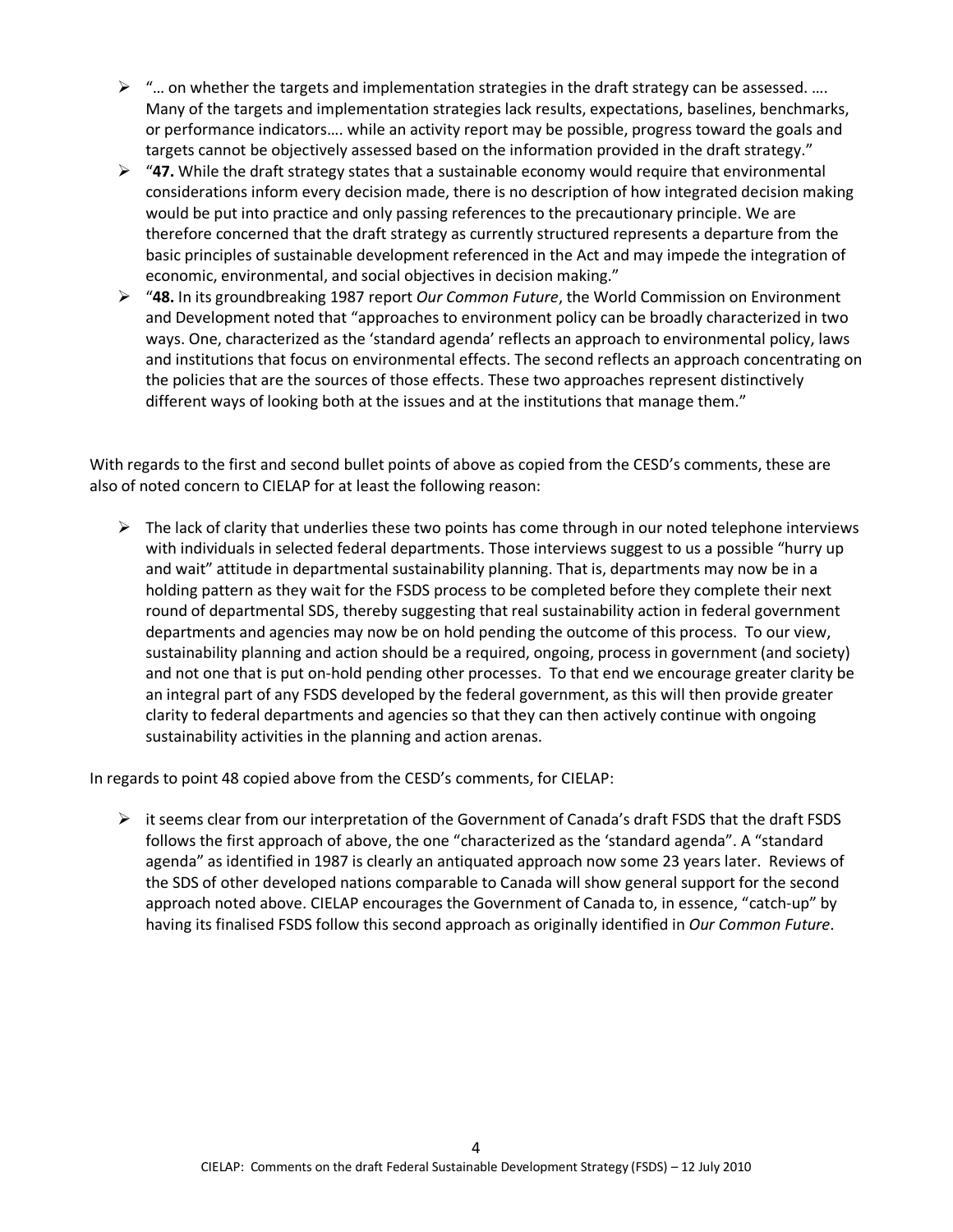### **CIELAP's own comments on the draft FSDS**

 $\overline{a}$ 

On its draft FSDS, the specific request the Government of Canada asks of all Canadians it is elected to represent is:

 "Environment Canada is looking for guidance from Canadians on the *basic structure* of a government wide strategy that will do a better job of incorporating environmental considerations into policy and program decisions in departments and agencies." *[Emphasis our own.]*

For the purpose of our comments, CIEALP has interpreted this "basic structure" parameter in the following, two, separate ways:

- A) How the basic structure of government can be bettered for governing for sustainability; and
- B) How the basic structure of the draft FSDS document can bettered as a tool for sustainability planning and action.

# **A) How the basic structure of government can be bettered for governing for sustainability**

*1) Sustainable Development is a profound rethinking of the design of human societies* 

*"Achieving sustainable development will require deep structural changes and new ways of working in all areas of economic, social and political life."<sup>14</sup>*

As the draft FSDS notes on Page 1, "…the concept of sustainable development sees three equal and mutually reinforcing pillars, all of which must be strong: economic, social and environmental." In our post-Enlightenment human societies – noticeably so, it seems, of those human societies rooted in Anglo-Saxon traditions - environmental considerations have largely been ignored and economic considerations have frequently trumped the very societal element that encompasses human societies at their core. Through the idea of sustainable development, humans are regaining the awareness that our human societies, from which economic systems themselves actually flow, are even themselves more deeply rooted in the environment of our shared planet Earth. Economic systems rooted in  $18^{th}$  century thinking – flowing, as that thinking has tended, from the now scientifically-outdated concept of "unlimited growth" that directly collides with the Laws of Physics and other modern scientific understandings – cannot be the basis on which human societies design their common future. A sustainable development grounded in science also advises that a sustainable future for human beings cannot root itself in traditional, hierarchical, structures that intentionally *silo* (separate) thinking and action. It, instead, calls for *non-linear* structures and the application of *systems thinking<sup>15</sup>*, which are more aligned with the workings of Earth's ancient ecosystems.

Human societies – whether of their governments, businesses and industry, and civil society – are tasked by sustainable development to find ways to integrate in a horizontal manner and non-linear ways each of the social, economic and environmental pillars of sustainability. Our human societies are also called on by the sustainable development as described in *Our Common Future* to pursue active public participation in decisionmaking. CIELAP does not even begin to suggest that the process of human societies transitioning to these newer ways of sustainability thinking and action will be easy, fast or obvious. What we do suggest is that the process must be begun and must be begun in complete earnestness.

 $14$  OECD - Organisation for Economic Co-operation and Development, and United Nations Development Programme (UNDP). 2002. *Sustainable Development Strategies: A Resource Book*. Paris and New York: Earthscan Publications Ltd. (page 27).

 $^{15}$  One of the finest sources that speaks to "systems thinking" is from the famed (in sustainability circles): Meadows, Donella H. 2008. *Thinking in Systems: A Primer*. White River Junction, VT, USA: Chelsea Green Publishing.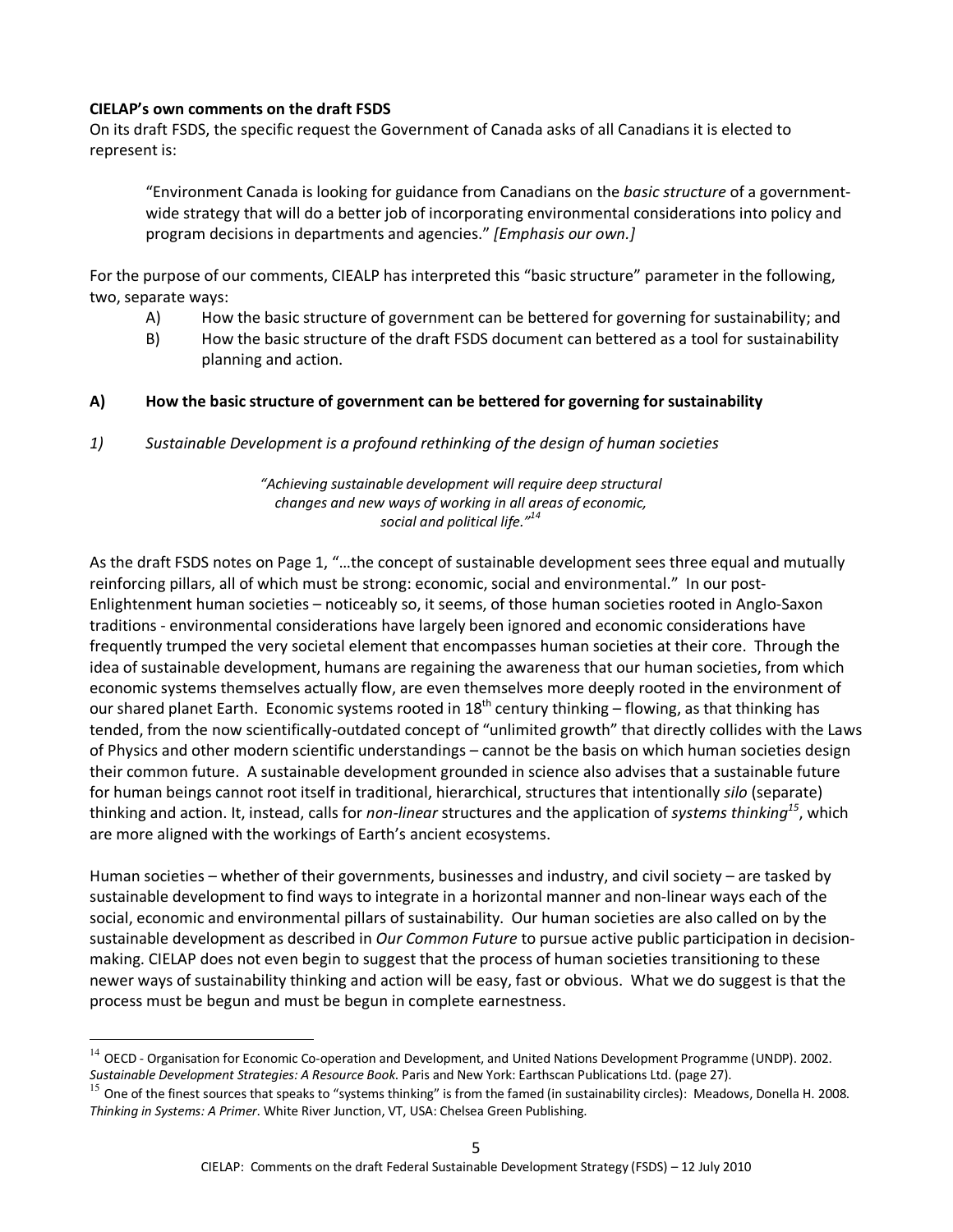Thus, to help foster a sustainable society, the basic structure of government itself needs to change for sustainability. Departments and agencies modelled on sectors (silos) and sectoral- (silo)-thinking, or modelled on hierarchies and limited public participation in decision-making, now need to begin the process of redesigning themselves to the reverse of tradition: that is, to move toward integrated and horizontal structures, systems thinking, and actively seeking ways to meaningfully engage the public in decision-making. An FSDS is the exact and perfect tool for any government, including the Government of Canada, to begin and further this process of change.

This leads to our comments under this "Section A" of our broader comments, they being that:

- i) This draft FSDS misses an important opportunity, even an essential requirement, to begin the inevitable process of restructuring the Government of Canada so it can be the primary and active leader and example in the sustainable development of Canada. We encourage that the final FSDS incorporate ways for the federal government to truly and actively begin the process of moving toward the integrated and horizontal structures and systems thinking called for by sustainable development. Simultaneously working toward identifying more active ways for the government to seek public participation in - at the very least - sustainability-related decisionmaking;
- ii) An effort should be made in the revision process of the FSDS to assign joint departmental responsibility for tasks, where one department is the lead department and the other the collaborator/partner as is necessary. This will then begin the process of establishing more integrated and horizontal structures within federal departments. That said, caution may need to be exercised to not have too many collaborators/partners as this may paralyse effective cooperation and accomplishment of desired results. This recommended action will also help resolve the conceptual differences in the concepts and approaches between departments that have been noted in various of the CESD Reports to Parliament; and
- ii) While admittedly beyond the general purview this current consultation process, that the Government of Canada, through the Office of the Prime Minister, appoint Canada's very first *Minister (or Minister of State) for Sustainable Development*. This Minister would be given the primary role at the cabinet table for designing, developing, fostering, implementing, coordinating and following-up on sustainability activities within and amongst the sitting cabinet and their related departments and agencies. It is often said that for its success, sustainable development requires a champion at the highest of political levels. The appointment of a Minister for Sustainable Development would become one of the strongest champions for sustainable development in the federal government by their sitting at the federal cabinet table. Such a Minister would also provide some of the strongest proof possible that the federal government did take sustainability seriously and was more fully ready to transition the federal government to the new approaches required for our country's sustainable development.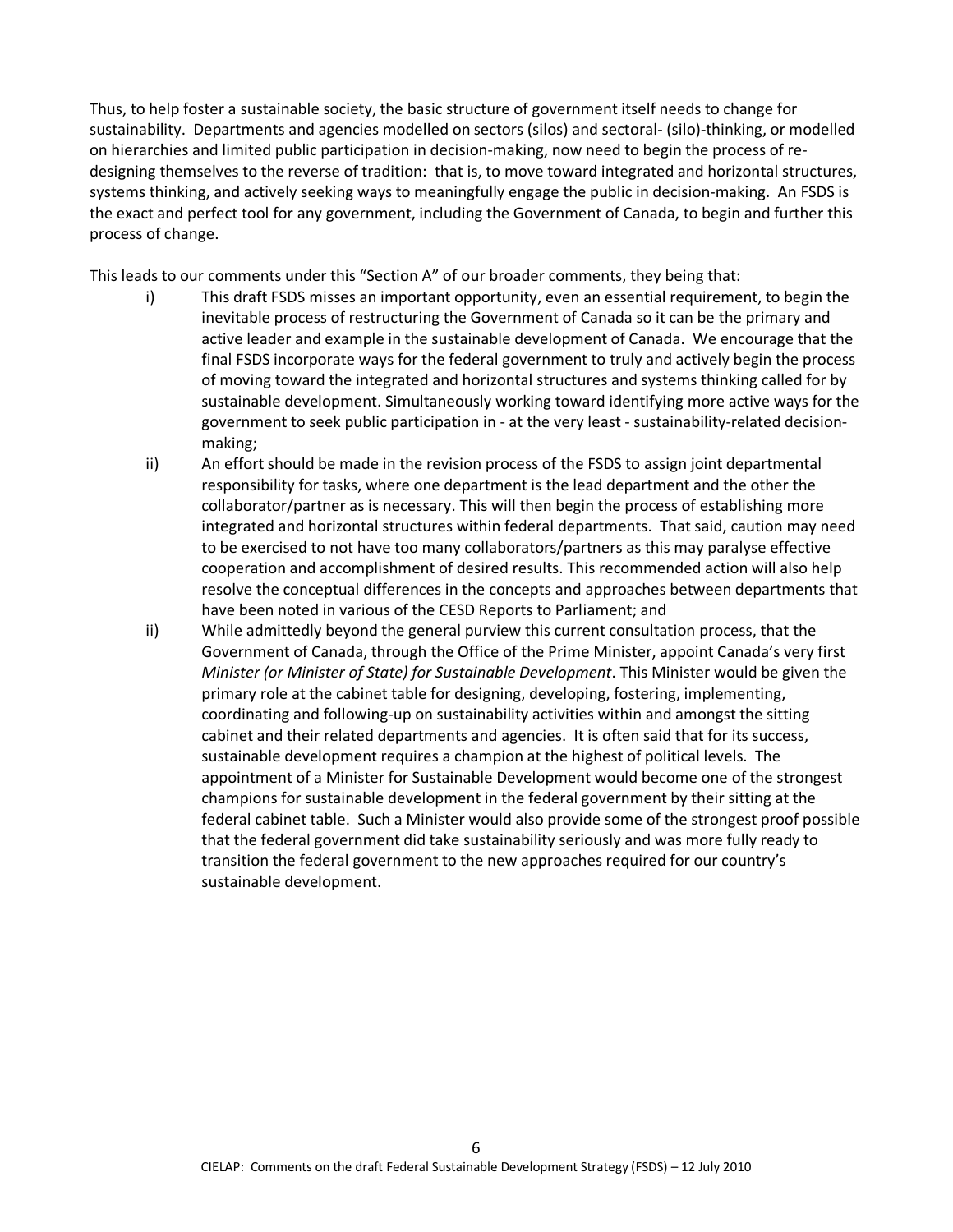# **B) How the basic structure of the draft FSDS document can bettered as a tool for sustainability planning and action**

*"… the goals of economic and social development must be defined in terms of sustainability in all countries… Interpretations will vary, but must share certain general features and must flow from a consensus on the basic concept of sustainable development and on a broad strategic framework for achieving it."<sup>16</sup>*

*1) There is a difference between a national SDS and a national environmental strategy* 

> *"As a hybrid of.... three planning traditions [strategic planning, community-based planning, and environmental planning], sustainable development planning makes use of the different planning methods and tools of each tradition in assisting communities to: ● equally factor economic, community, and environmental conditions into the design of development projects and service strategies; ● fully engage relevant interest groups and, in particular, service users in the development of service strategies that meet their needs; and ● create service strategies that can be sustained because they focus on underlying systemic problems rather than problem symptoms, and because they consider long-term trends and constraints."<sup>17</sup>*

SDSs, as we think is obvious, are about "sustainable development". Again, as the draft FSDS notes on Page 1, "…the concept of sustainable development sees three equal and mutually reinforcing pillars, all of which must be strong: economic, social and environmental." Yet the draft FSDS then goes on to often speak of something termed as "environmental sustainability", which in and of itself is not a view of sustainable development that reinforces all three of its acknowledged equal pillars.

Experimenting with the implementation of new ideas, such as with an SDS, is never easy. Consider that it took over two hundred years for Adam Smith's ideas related to "free markets" to take a more firm root in human societies. And so too it will not be easy to find ways to intertwine each of the social, environmental and economic aspects of sustainable development – as well as stakeholder engagement and a focus on systemic problems rather than on symptoms - into governmental and societal planning. Yet this is exactly what is required of a national SDS: to find nationally relevant, even new and original ways to achieve the required intertwining.

A strategy that focuses on "environmental sustainability" and environmental challenges is not an SDS - it is merely an environmental strategy. There is an essential and obvious difference between the two. Thus, as we interpret it, the draft FSDS as currently written is not an SDS but more akin to an environmental

 $\overline{a}$ 

<sup>16</sup> UN Documents Cooperation Circles (1987). *Report of the World Commission on Environment and Development: Our Common Future – Chapter 2, Introduction, Part 2) [online].* Available from http://www.un-documents.net/ocf-02.htm#I [Accessed: 01 July 2010].

<sup>17</sup> International Council for Local Environmental Initiatives (ICLEI) (1996). *THE LOCAL AGENDA 21 PLANNING GUIDE: An Introduction to Sustainable Development Planning* [online]. Available from: http://www.idrc.ca/en/ev-9322-201-1-DO\_TOPIC.html [Accessed: 21 June 2010]. Ottawa; IDRC. (page 5).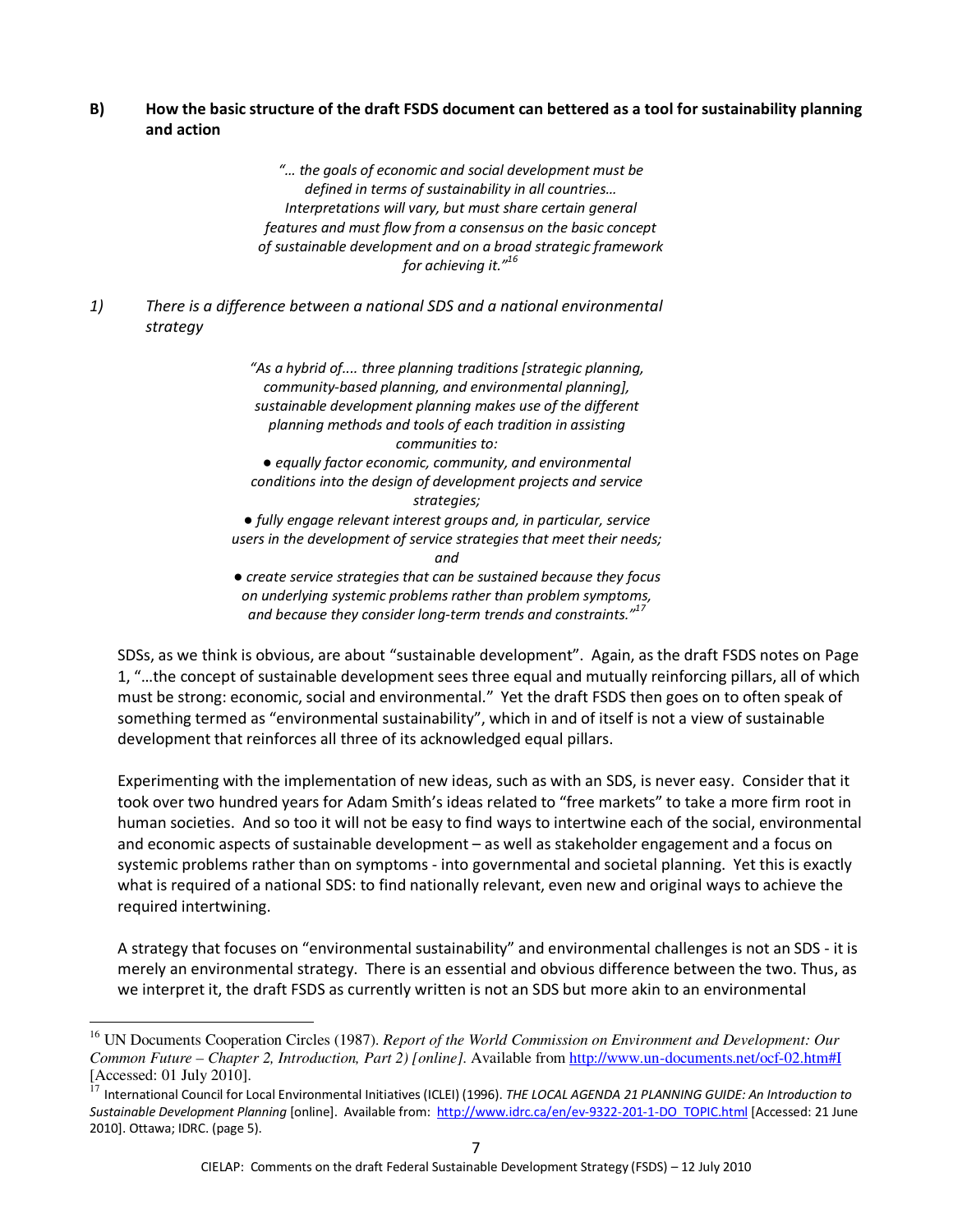strategy for Canada. We therefore encourage the government of Canada to revise the draft FSDS with a view toward finding the required ways to have the "three equal and mutually reinforcing pillars" of sustainable development -social, economic and environmental factors - all incorporated in to the finalised FSDS.

*2) Follow an internationally-accepted 'framework' in the development of the "basic structure" of the SDS* 

> *"Elements of a national SDS a) Integration of economic, social and environmental objectives, and balance across sectors, territories and generations; b) Broad participation and effective partnerships; c) Country ownership and commitment; d) Developing capacity and enabling environment; e) Focus on outcomes and means of implementation."<sup>18</sup>*

Again, we acknowledge that planning for sustainability is not an easy task. Sustainability planning can still be considered a new concept, one that countries continue to experiment with as they strive to create balance for their populations. Canada is not different in this regard. It is understood that sustainable development, by necessity, will look differently wherever and whenever it is practiced – by virtue of things as diverse as cultural, social, linguistic, economic, environment and ecosystem variations. Thus, there is no real template in the specific local, regional, national or even global approaches that are taken with sustainability. As the Government of Canada has noted in its draft FSDS: "The proposed Strategy would establish the basis to strengthen sustainable development planning and reporting for the long term. It does not promise an overnight fix…"

That said there are some general, internationally-accepted "frameworks" to follow in the development of the "basic structure" of an SDS. In 'structure', SDSs have borrowed the strategic planning model from the business world and adapted it to sustainability planning. So the structural model is not really new, although the approach that it follows for sustainability is, in that it now needs to co-mingle the environmental, social and economic pillars of sustainable development. Doing so alongside ensuring public participation in the development process of the SDDS and focusing on systemic problems rather than on symptoms. The OCED in particular has excellent resources available to guide in the structural development of SDSs. We note this as the Government of Canada does not need to invent its own "basic structure" as it can directly benefit from the guidance of international institutions such as the OECD and also from the international experiences of other countries that have completed their own SDS processes. The Government of the United Kingdom has been an early and admirable trail-blazer in the development and design of SDSs at the national, regional and local levels, and so can be considered as one of many possible examples to Canada for a structure to follow in developing an SDS.

The general international framework that seems to be accepted in the basic structure of an SDS (as best articulated by the referenced OECD / United Nations resource book) is that they need have each of a:

 $\overline{a}$ 

 $^{18}$  OECD - Organisation for Economic Co-operation and Development, and United Nations Development Programme (UNDP). 2002. *Sustainable Development Strategies: A Resource Book*. Paris and New York: Earthscan Publications Ltd. (page 36).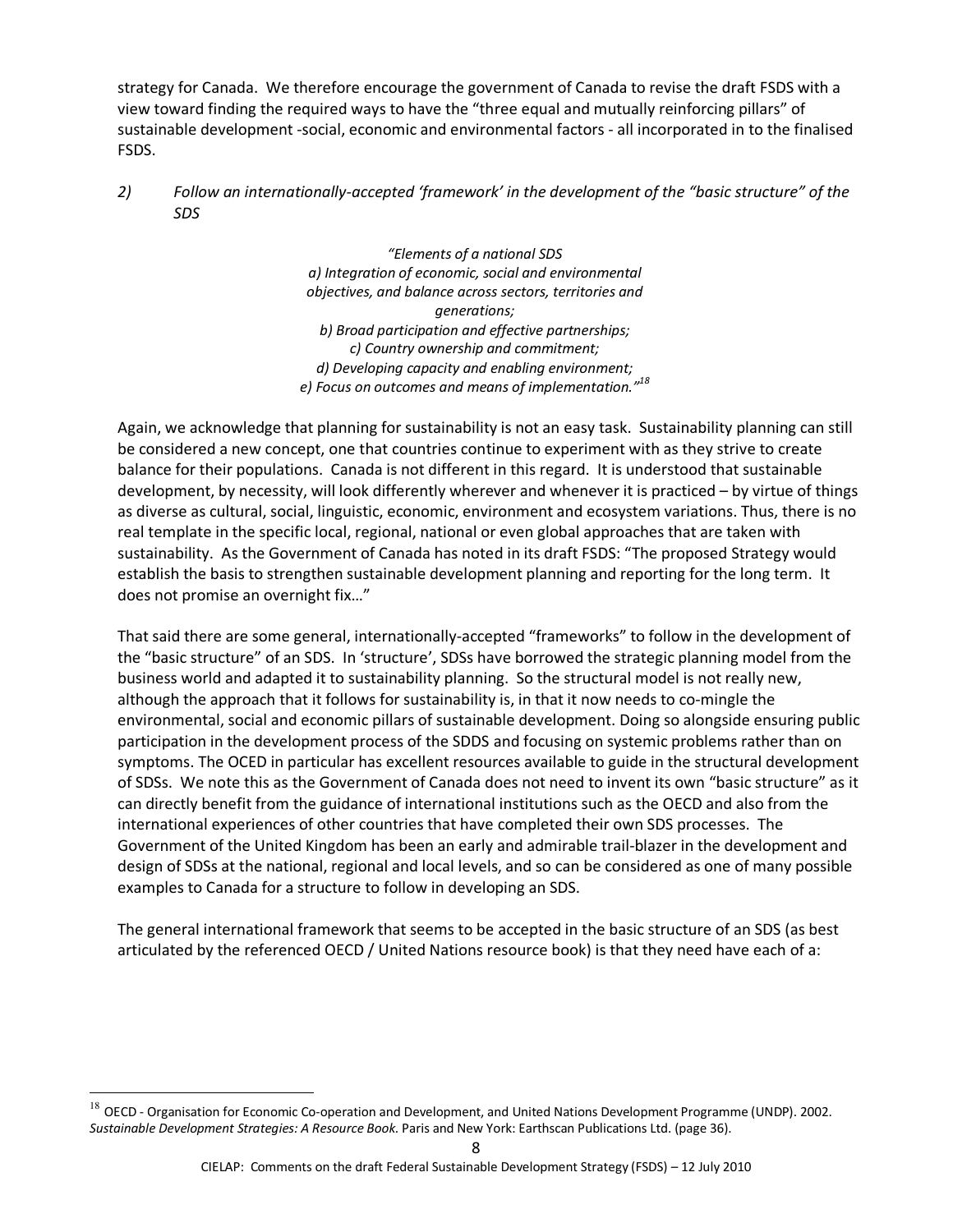- *Strategic Vision* (or what we would call a *Sustainability Vision*). This directly describes the "long-term aspirations"<sup>19</sup> that the SDS is pursuing as it tries to equally intermingle the social, economic and environmental factors of sustainable development. (We note that the *Federal Sustainable Development Act*, in Section 5, speaks to the need to incorporate each of these three factors in an FSDS, alongside the Section 9 requirement to base the FSDS in the "precautionary principle").
- *Strategic Objectives* (or what we call *Sustainability Objectives*). These, when "taken together, describe how the vision might be achieved. The principles and values inherent in the vision can be applied to priority issues to establish particular objectives for each issue. Each objective should cover a given issue (problem or opportunity), address the main changes required to make the transition to sustainable development, be expressed in a way that is broad enough to encompass all aspects of the issue and ensure 'buy-in' by all relevant stakeholders but also specific enough to allow measurable targets to be defined. *The strategy should cover sufficient objectives to address the main economic, social and environmental concerns of sustainable development, but few enough to be achievable and comprehensible*.".<sup>20</sup> [*Emphasis added is our own.]*
- *Targets* (or what we call *Sustainability Targets*) "for each objective describe specific and measurable activities, accomplishments or thresholds to be achieved by a given date. These form the core of any of any action plan, and serve to focus resources and guide the selection of options for action."<sup>21</sup>
- *Triggers* (or what we call *Sustainability Triggers*). These "are commitments to take a specified action at a future date."<sup>22</sup>
- *Action plan* (or what we call a *Sustainability Action Plan*). This "is a framework of actions for achieving strategy objectives and targets. It states clearly how each action contributes to one or more given strategy objectives and may suggest a relative priority rating..."<sup>23</sup>
- *Institutional plan* (or what we call a *Sustainability Institutional Plan*). This "covers the roles, partnerships and systems required to implement the strategy."<sup>24</sup>

In relation to what we see as the above internationally-accepted framework for the development of an SDS, our observations are that the draft FSDS as presented by the Government of Canada:

- Remains in need of inclusion of a clearly-articulated *Sustainability Vision*;
- $\triangleright$  Provides for environmental objectives (which we take to be the "Four Areas of Focus") but still requires inclusion of obvious *Sustainability Objectives* (that is, those that address the mutuallyreinforcing three-pillars of sustainable development);

 $\overline{a}$ 

 $19$  Ibid. (page 254)

 $20$  Ibid.

 $21$  Ibid.

 $22$  Ibid.

<sup>23</sup> Organisation for Economic Co-operation and Development, and United Nations Development Programme UNDP). 2002. *Sustainable Development Strategies: A Resource Book*. Paris and New York: Earthscan Publications Ltd. (pages 255))

 $24$  Ibid.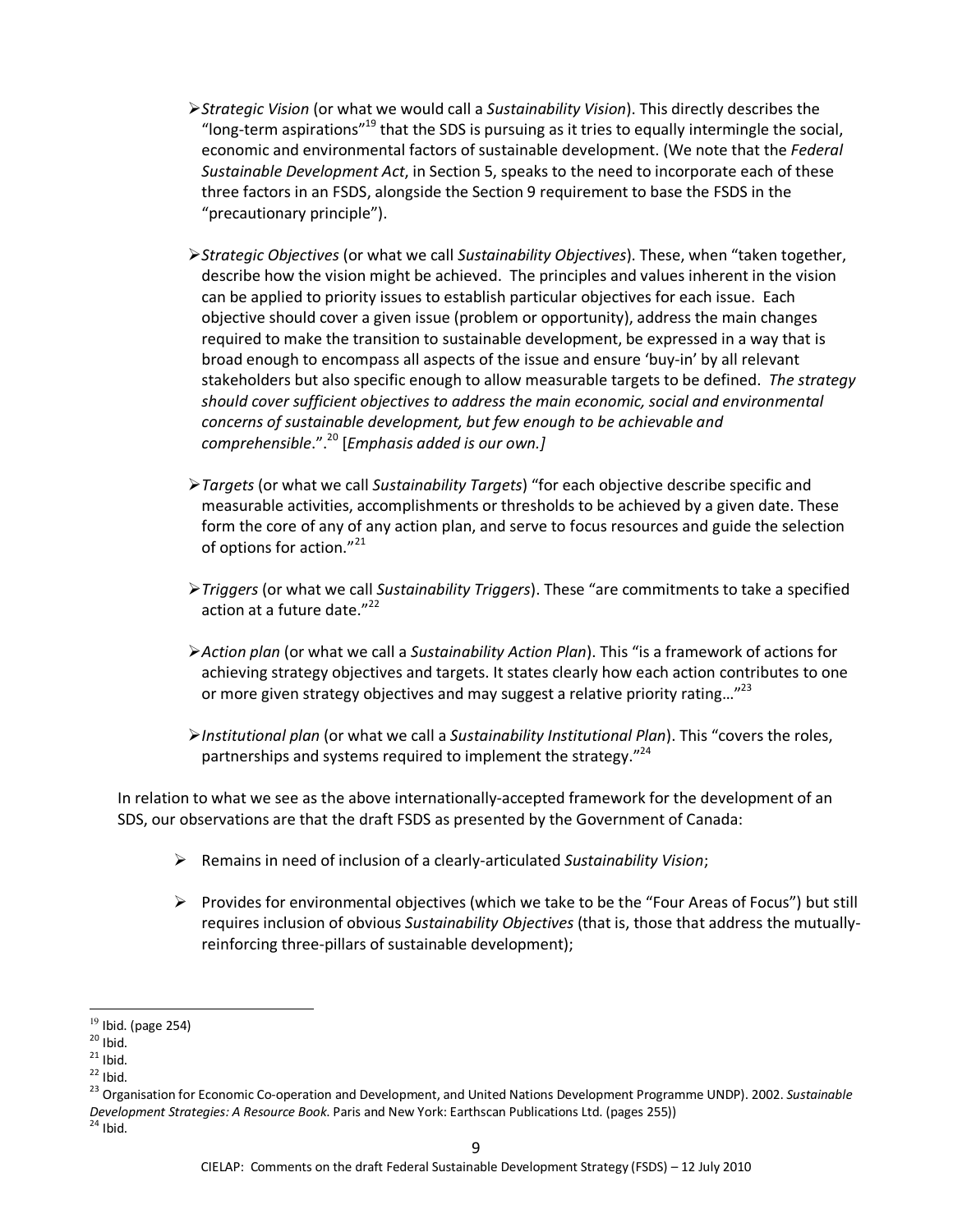- Lists a number of *environmental* targets (many of which unnecessarily duplicate themselves at various points within the section on "Goals, Targets and Implementation Strategies") and yet these same environmental targets most commonly do not list details on how each target will be "measured" (with more on "measurability" found later below). Yet that said, to be an SDS, the Government's draft FSDS still needs to include *Sustainability Targets* (again, those that address the mutually-reinforcing three-pillars of sustainable development);
- Still requires inclusion of *Sustainability Triggers*; and
- Can fairly consider the required elements of a *Sustainability Action Plan* and *Sustainability Institutional Plan* to be served by the SDSs that the *Federal Sustainable Development Act* requires of each of 28 federal departments and agencies.

# *3) Long-term planning for sustainability requires generational time-lines*

*"Progressing towards sustainable development implies that the objectives of increasing economic efficiency and material wealth must take into account social and environmental objectives. Explicit in the concept is a focus on inter-generational equity, implying that future generations should have opportunities similar to those now available…."<sup>25</sup>*

Long-term time horizons are integral to sustainable development. The accepted definition of sustainability, as given in *Our Common Future*, is: "Sustainable development is development that meets the needs of the present without compromising the ability of future generations to meet their own needs."<sup>26</sup> Inherent in this definition are a number of things, including our considering at the very least those human beings who live now ("current") and those who will inhabit Earth at a time in the "future". Thus, the time-line for an SDS needs to be in terms of "generations". Assuming the more common definition of a generation as entailing 20 years, than a pluralised generation would need to take in to account at least a 40 year or more time-frame. The Netherlands has used 30 year time-scales for some of their sustainability-related planning.<sup>27</sup> CIELAP is of the view that any time-scales used in a finalised FSDS need to be "generational time-lines" and so take into account "future generations" of human beings.

### *4) Measurement tools are essential to an SDS*

 $\overline{a}$ 

*"Indicators are needed to illustrate to policy makers and the public the linkages and trade-offs between economic, environmental and social values; to evaluate the longerterm implications of current decisions and behaviours; and to monitor progress towards sustainable development goals by establishing baseline conditions and trends".<sup>28</sup>*

<sup>25</sup> OECD (2005). *Measuring Sustainable Development* [online]. Available from: http://www.oecd.org/dataoecd/60/41/35407580.pdf [Accessed: 01 July 2010] (page 2).

<sup>26</sup> UN Documents Cooperation Circles *(1987*). *Report of the World Commission on Environment and Development: Our Common Future*  [online]. Available from*:* http://www.un-documents.net/wced-ocf.htm [Accessed: 01 July 2010]. (Section I, Part 1).

<sup>&</sup>lt;sup>27 27</sup> Organisation for Economic Co-operation and Development, and United Nations Development Programme (UNDP). 2002. *Sustainable Development Strategies: A Resource Book*. Paris and New York: Earthscan Publications Ltd. (pages 256).

<sup>28</sup> OECD (2005). *Measuring Sustainable Development* [online]. Available from: http://www.oecd.org/dataoecd/60/41/35407580.pdf [Accessed: 01 July 2010] (page 2).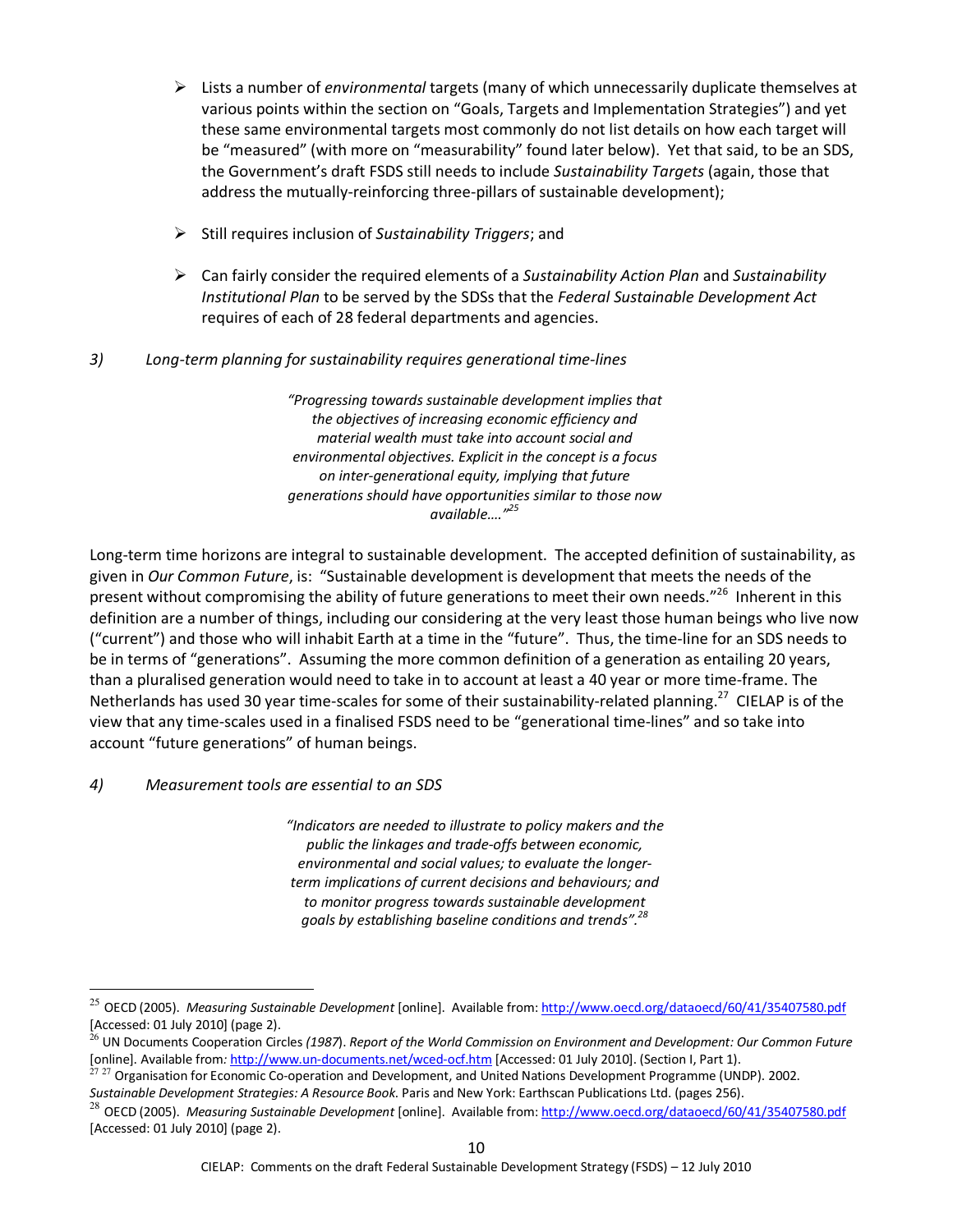Measurability is essential to sustainability, for demonstrating both progress and the connectivity between its social, economic and environmental pillars. There is that now famed saying that "What gets measured gets done." In the draft FSDS, the Minister in his message positively notes that "…we are establishing effective measurement, monitoring and reporting in order to track and report on progress to Canadians" (page i). And then in Chapter 4 of the draft FSDS, there is the emphasis on the strategy's use of the SMART criteria (specific, measurable, achievable, relevant and time-bound) in relation to its targets (page 10). Yet, surprisingly, the high majority of targets listed do not include any criteria that can be used for the purposes of measurement. Unless clear measurement tools are included in the FSDS, it will be a document of good intentions, even high hopes, but of immeasurable and likely weak outcomes.

# *5) The need to focus on underlying systemic problems rather than problem symptoms*

The need for sustainable development arises from the reality that many of the original economic structures of human societies have been (mostly unintentionally) designed in ways that often hinder and can even harm Earth's natural environment; over having been designed in ways to reinforce and even help Earth's ecosystems. Tinkering with the negative consequences of actions does not, in and of itself, ever solve problems. It simply mitigates problems that will then continue. Thus arises sustainability's call for human societies to begin their long process toward changing underlying systemic problems, rather than our simply focusing on problem symptoms.

Admittedly, this is an area that can and will be rife with tensions, for it involves competing political and philosophical views that need to be (if they can be…) balanced during the very process of identifying those very problem-areas for sustainability that are in need of change. Then comes that often harder process of actually moving society toward agreed change, as citizen's expectations and very lives will be directly impacted and altered in the process. This challenges all of us, yet all of this must be undertaken for sustainable development. Fortunately, this process of identifying underlying systemic problems can be done with a relative objectivity and fairness when it is rooted in scientific understanding.

We simply encourage the government to not delay these difficult conversations that Canadians must one day inevitably engage in. There are the usual matters that need be eventually addressed, such as that: as a people, Canadians are recognized as the world's largest per capita users of energy (an unsustainable pattern of behaviour); Canadians use excessive amounts of water as compared to per capita water usage in other countries; our compatriots in Alberta are doing more to hinder Canada from meeting its Kyoto commitments than any other jurisdiction in Canada; and Canadian health care costs are so clearly unsustainable over the long-term that the systemic challenges in health care must be finally addressed. Each and every one of these matters, amongst many possible others, is a concern for sustainable development and would be appropriate for the government to include in some manner in a finalized FSDS.

Such as it will be, the final FSDS would be more aligned with the thinking about SDSs if it began to seriously consider and address systemic problems.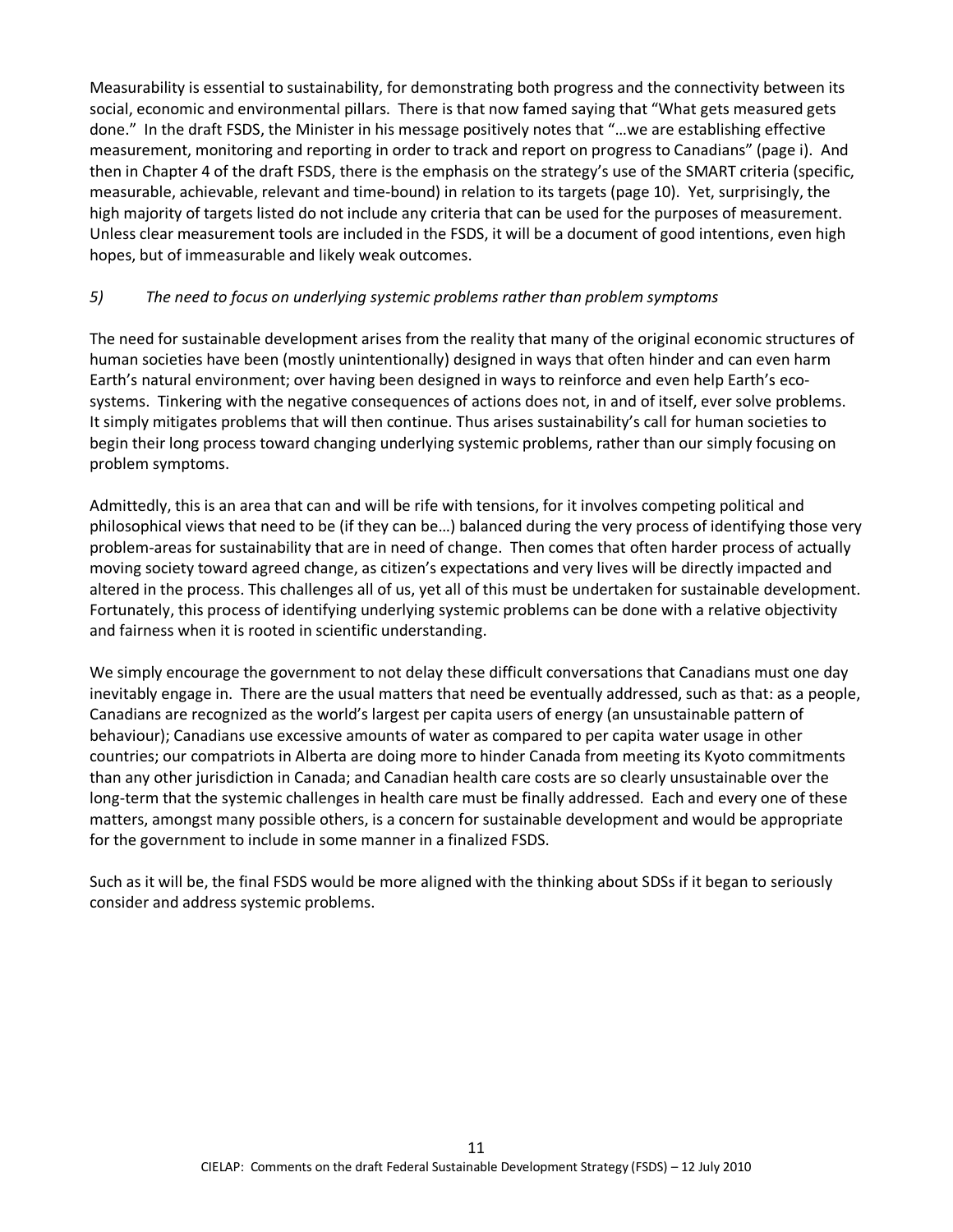### *6) Public participation is essential to the development of a national SDS*

*"There is a high degree of consensus on the need for participation of stakeholders in order to progress toward sustainable development."<sup>29</sup>*

*"Sustainable development planning engages residents, key institutional players, and interest groups, often known as "stakeholders", in designing and implementing action plans. Planning is carried out collectively among these groups. It is organized so as to represent the desires, values and ideals of the various stakeholders…."<sup>30</sup>*

A key element called for in the development of an SDS is public participation. Public participation can take the passive form of simply inviting written comments from the public, to more engaged and active forms of participation such as more common face-to-face meetings through to more fully-engaged Citizens' Juries or Constituent Assemblies. In our understanding of sustainability governance, the development of an SDS calls for more active forms of public participation. We would encourage the Government to develop a second draft FSDS that would then also be reviewed during a second round of public participation. This second round process would then intentionally incorporate a more active public consultation process with and for the public.

### *7) Review questionable assumptions of the draft FSDS*

Lastly, while not a matter of structure, we offer comment on some of the assumptions – we might even term them as "perceptions" – underlying aspects of the draft FSDS.

In the draft FSDS, there is the statement that "Canada is working constructively with the international community to implement the Copenhagen Accord…" (page 7). And there is also the stated view that "Sometimes Canadians take water for granted, by wasting or misusing it." (page 7). There is also a stated opinion that "Canadians… have maintained a tradition of conservation and sustainable use of our biological resources" (page 8). Considering: the recent negative international media attention Canada has received for the negotiating position it took at the Copenhagen Conference; the body of scientific and other evidence that suggests Canadians *do* (not only *sometimes*) take water for granted; and that the collapse of the cod fishery on the East Coast of Canada and the collapse of the salmon fishery on the West Coast (among many other examples of Canadians' bad stewardship of our biodiversity) do not support that we as a people are fine stewards of Earth's biodiversity; we would respectfully suggest that these assumptions are openly questionable. Thus, we recommend that it would be wise to simply leave statements like these out of the final FSDS, as the evident questionability of their accuracy only serves to weaken what might otherwise be a stronger document.

### **Final Comments**

 $\overline{a}$ 

Thank you again for this opportunity to provide comments on the draft FSDS. We again offer our congratulations to the federal government on the development of this first FSDS for Canada. Yes, this first draft FSDS for Canada was released now nearing 23 years after the United Nations (UN) *World Commission on Environment and Development* popularised the phrase and concept of "sustainable development" through its

<sup>29</sup> Organisation for Economic Co-operation and Development, and United Nations Development Programme (UNDP). 2002. *Sustainable Development Strategies: A Resource Book*. Paris and New York: Earthscan Publications Ltd. (pages 177).

<sup>30</sup> International Council for Local Environmental Initiatives (ICLEI) (1996). *THE LOCAL AGENDA 21 PLANNING GUIDE: An Introduction to Sustainable Development Planning* [online]. Available from: http://www.idrc.ca/en/ev-9322-201-1-DO\_TOPIC.html [Accessed: 21 June 2010]. Ottawa; IDRC. (page 6).